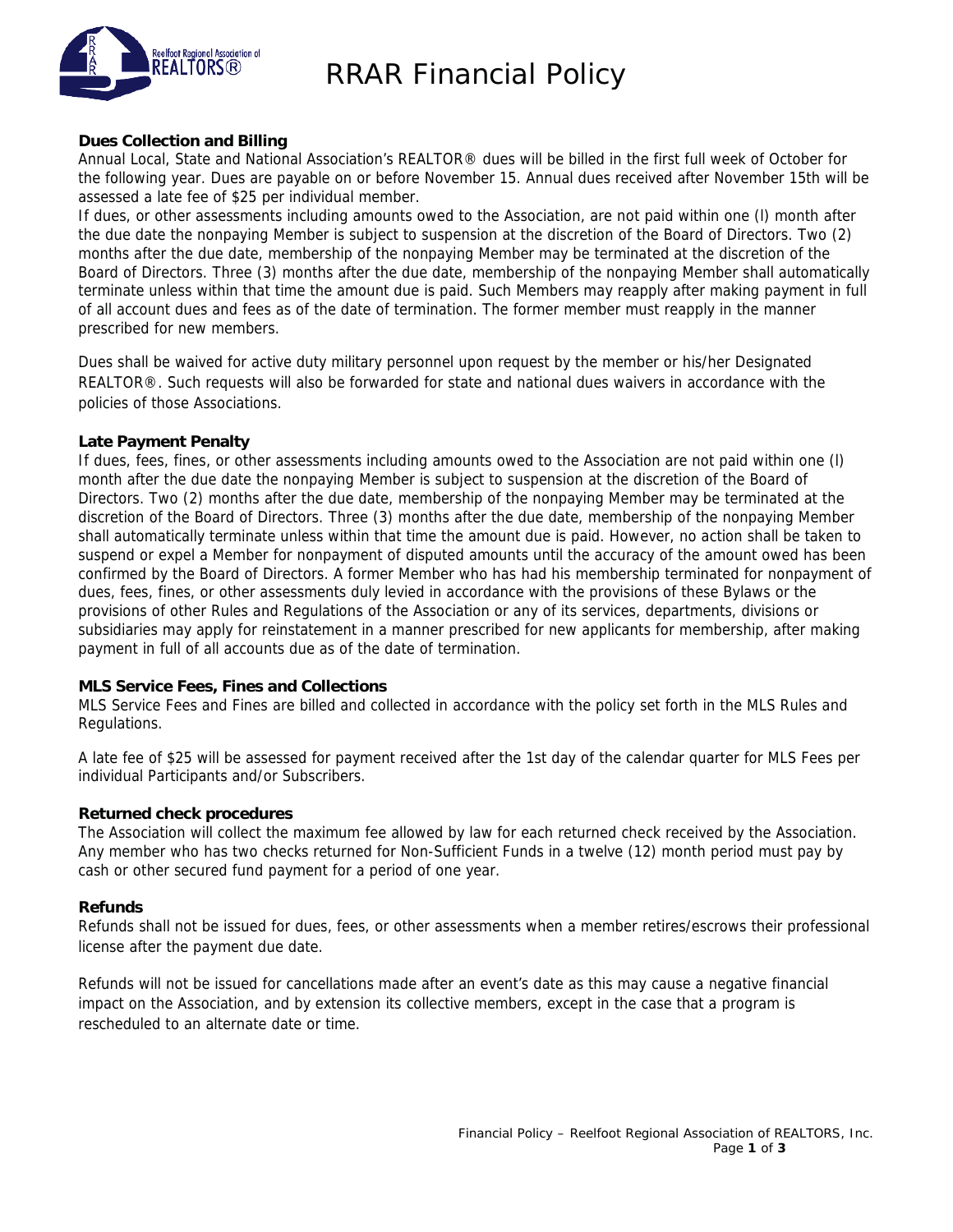

## RRAR Financial Policy

#### **Charitable Giving**

The Association collects funds through quarterly MLS billing for the REALTOR® Window of Opportunity Program. The billing statements include a voluntary \$5/ quarter or \$20/year contribution. Monies collected will be divided equally and distributed to the Obion County and Weakley County chapters of Habitat for Humanity

#### **Required Reserves**

All reserve monies may be invested into FDIC Insured, CD's, Money Market Account, or any other low risk investments as approved by the Board of Directors.

Withdrawals from RRAR reserves must be reviewed and approved by the Board of Directors.

In accordance with accepted Association practices (ASAE, NAR, etc.) of maintaining reserves for emergency operation (Emergency Management Reserves) and major expenditures (Major Expenditure Reserves), the Association will maintain Reserves of such an amount that will sustain the Association for three (3) months, or twenty five percent (25%) of annual budget, following a natural or other disaster. The Association will maintain Major Expenditure Reserves of such amount that major expenditures can be anticipated and financed on a regular schedule. All reserves should be in a liquid form.

#### **Budget Process**

The Association's annual budget process will be conducted annually beginning in third quarter of the calendar year by the Association Executive. All budget requests or needs should be presented to the Association Executive by June 15 for the following year's budget. The annual budget process should include a review of all income and expenses, as well as: insurance policies, reserve funds, capital needs, and staff salary. A review of all policy manuals for changes, which may affect the budget, should be part of the budget process. The annual budget will be ready for approval by the Board's September meeting.

The Association Executive distributes monthly reports to the board of directors in advance of each meeting via electronic means. A copy of the Treasurer's Report in included in meeting packets.

#### **Association Financial Audits**

The Association will have an annual review by a Certified Public Accountant (CPA). At the recommendation of the Board, the Association will conduct a full audit by a CPA. The board may also recommend an audit following changes in key staff.

#### **Internal Accounting Policy**

The Association maintains internal accounting procedures in accordance with accepted standard accounting policies to safeguard the financial assets and integrity of the Association. These procedures will be reviewed and updated as recommended by the Association accountant.

Bank statements, computerized bookkeeping records, paper records of payables, reconciliation reports and any and all related items will be available for review by the Treasurer and audit committee at any time. Voided checks will be retained and made available for review. No checks will be issued made payable to "CASH."

#### **Check Signatures**

Authorized signors for RRAR's checks will determined annually by the Board of Directors. No signature stamps will be utilized. No blank checks will be signed.

#### **Bank Deposit Policy**

Bank deposits will be made daily at all times possible, in person. Drop boxes are not utilized. For deposit only stamps will be used on all non-cash receipts.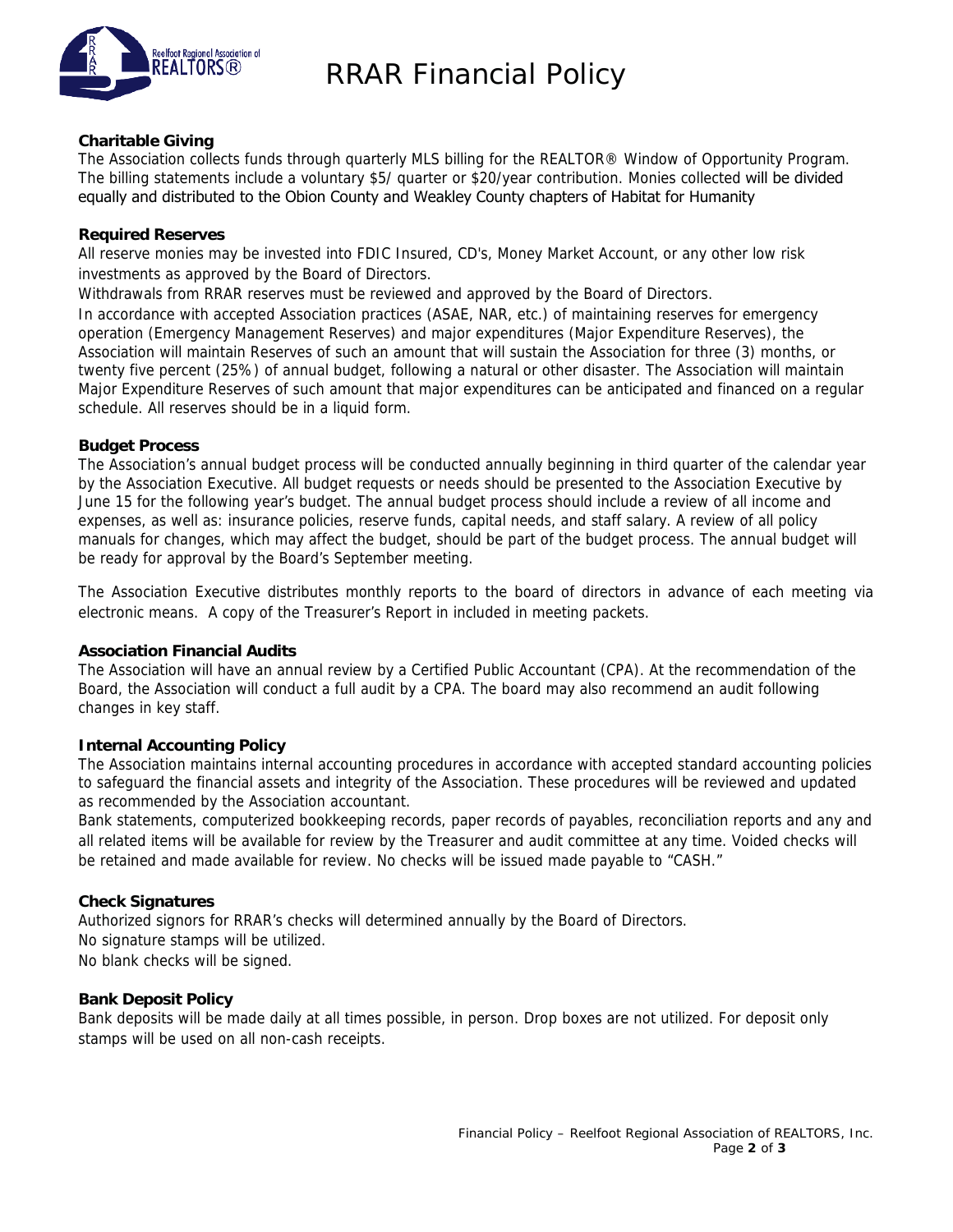

## RRAR Financial Policy

#### **Bank Statement Reconciliation**

All Bank statements will be reconciled within 7 days of receipt by the Executive Officer. Bank statements, computerized bookkeeping records, paper records of payables, reconciliation reports and any and all related items will be available for review by the Treasurer and audit committee at any time.

#### **Document Signatures**

Documents such as Insurance Policies, and Contracts may be signed by the President and/or the Executive Officer.

#### **Insurance**

The Association will maintain at all times adequate insurance to cover all assets as well as liability, and other policies as recommended by Association insurance agent. In addition, the Association will maintain Errors and Omissions (E&O) Coverage for all Directors, in accordance with standard Association practice.

#### **Compensation**

Staff wages are determined by the Board of Directors. Employees are paid on a monthly basis on the last day of each month.

Wages including bonuses are submitted to the Association's accountant for preparation of IRS Form W2 for each employee on an annual basis.

### **Travel – Officer/Director**

The Elected and Appointed Leadership of the Association authorized to travel are established annually in conjunction with the development of the travel budget. All approved registrations and reservations will be processed by or in conjunction with the Association Office. Additional or replacement attendees are authorized solely at the discretion of the Board of Directors and upon review of the budget allowances.

A Per Diem of \$75.00/day will be paid based on the approved travel budget. Reimbursement shall be contingent upon attendance at all required meetings for the trip.

At some time those individuals who have submitted for reimbursement through the Association may be asked by the membership to justify the travel and reimbursement costs reported.

### **Travel – Staff**

Staff of the Association authorized to travel is established annually in conjunction with the development of the travel budget. Additional travel required for professional development is authorized solely at the discretion of the Board of Directors and upon review of the budget allowances. Staff is to turn in completed expense forms within 15 calendar days of the end of the event. Failure to comply with this policy will result in the authorization of payment to be reviewed by the Executive Committee.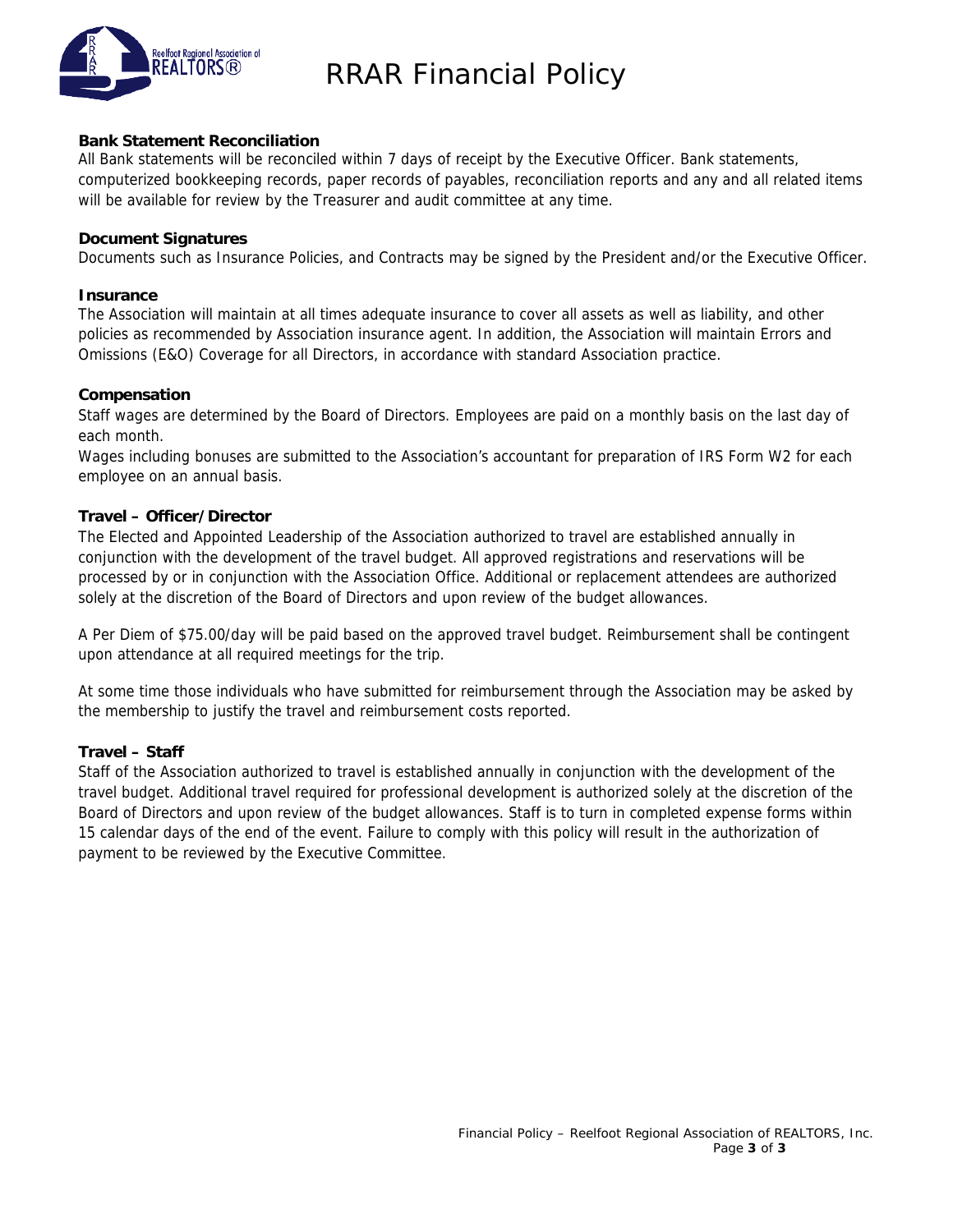



The following are the Record Retention Policies of the Reelfoot Regional Association of REALTORS®, from henceforth known as the Association. As new policies are created, or existing ones are abolished or modified, they will be presented to the Board of Directors for review, approval or disapproval. These policies will then be modified accordingly.

### **Policy 1- Record Retention Policy**

It is the policy of the Reelfoot Regional Association of REALTORS® to maintain complete, accurate and high-quality records. Records are to be retained for the period of their immediate use, unless longer retention is required for historical reference, contractual, legal or regulatory requirements or for other purposes. Records that are no longer required, or have satisfied their required periods of retention, shall be destroyed.

No officer, director, employee, volunteer or agent of the Association shall knowingly destroy a document with the intent to obstruct or influence the investigation or proper administration of any matter within the jurisdiction of any government department or agency or in relation to or contemplation of any such matter or case. This policy covers all records and documents of the Association. The Association reserves the right to amend, alter and terminate this policy at any time and for any reason.

The Association Executive shall be responsible for administering this policy. As part of this role, the Association Executive, or his/her staff designee, in consultation with legal counsel, shall ensure that Association documents and records retained by officers, directors, employees, volunteers or agents are stored or destroyed in a manner consistent with this policy.

#### **POLICY 2 – Document Retention Schedule**

(Documents will be destroyed when they have satisfied their required period of retention)

| <b>Accounting Records</b>                 |                          |
|-------------------------------------------|--------------------------|
| Accounts Payable and Receivable           | 7 Years                  |
| <b>Annual Financial Statements</b>        | Indefinitely             |
| <b>Bank Statements</b>                    | 7 Years                  |
| Accounting Correspondence: Routine        | 4 Years                  |
| Deeds and Closing Papers                  | Indefinitey              |
| Deposit Slips                             | 4 Years                  |
| <b>Employee Expense Reports</b>           | 7 Years                  |
| Income Tax Returns                        | Indefinitey              |
| <b>Inventory Count and Closing Sheets</b> | 7 Years                  |
| <b>Insurance Policies</b>                 | 4 Years after Expiration |
| Investments                               | 7 Years after Disposal   |
| Payroll Journals and Ledgers              | Indefinitely             |
| Purchase Orders (except A/P copy)         | 1 Year                   |
| Purchase Invoices and Orders              | 7 Years                  |
| Receiving Sheets                          | 2 Years                  |
| <b>Association Corporate Records</b>      |                          |
| Articles of Incorporation and Amendments  | Indefinitely             |
| <b>Bylaws and Amendments</b>              | Indefinitely             |
| <b>Corporate Filings</b>                  | Indefinitely             |
| Corporate Minute Book                     | Indefinitely             |
| <b>IRS Exemption Letter</b>               | Indefinitely             |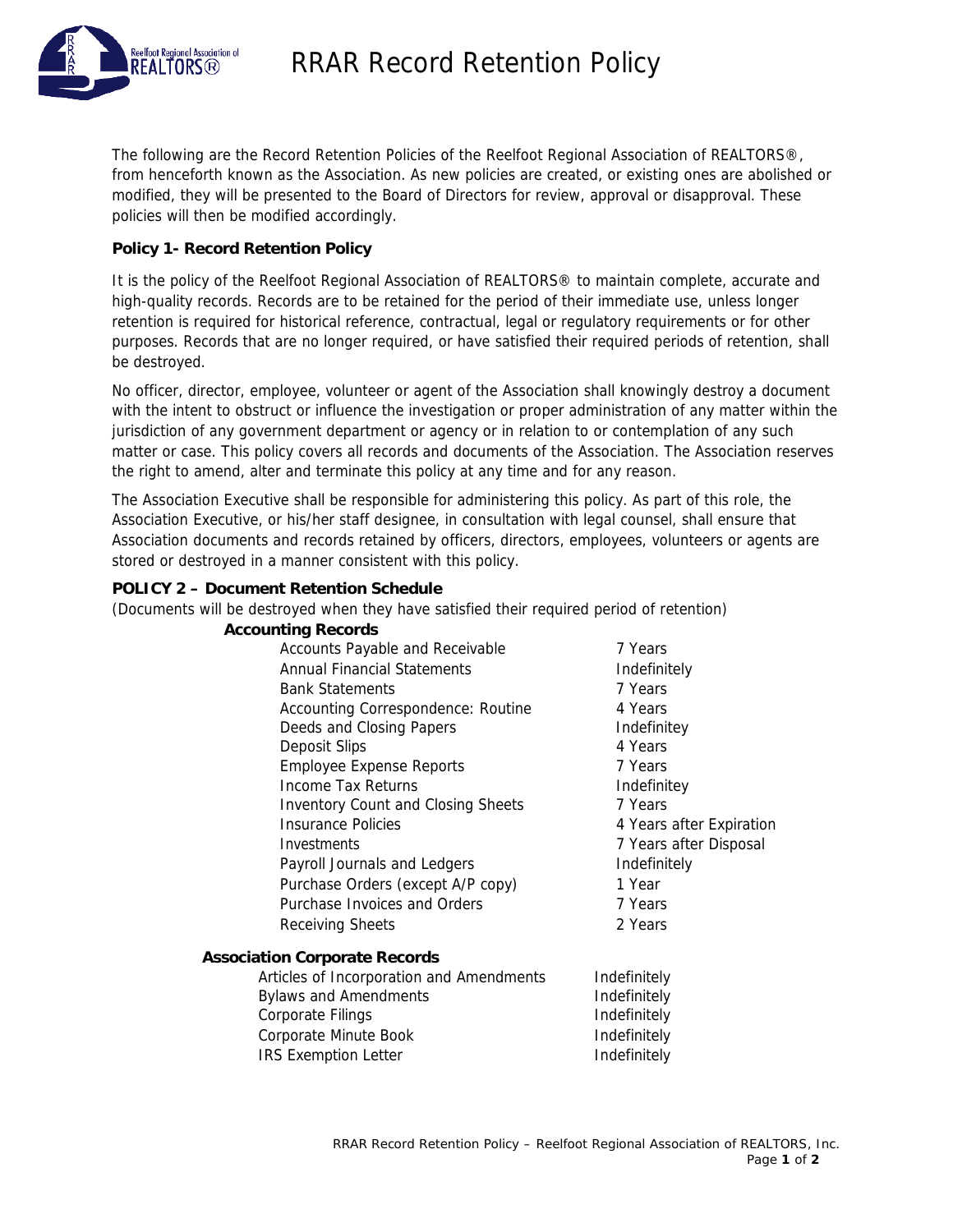## RRAR Record Retention Policy



### **Employment Records** Documents Relation to Recruitment 1 Year \*\*(advertising, employment agencies, interviewing, testing, hiring, training, demotions, promotions, layoffs, discharges, etc.) Employee Benefit Plan Documents **Duration of Plan** Garnishments/Wage Assignments 3 Years Immigration I-9 Forms 1 Year After Termination Payroll Records Including Personal Info 3 Years Personnel Records 10 Years After Termination **Legal Documents** Contracts 10 Years After Expiration License Applications **1** Year After Expiration Licenses 1 Year After Expiration Trademarks, Patents and Copyrights **Indefinitely Warranties** and Guarantees 2 Years Beyond Term Legal Correspondence **Indefinitely NAR/Association Documents** NAR Charter **Indefinitely** Territorial Jurisdiction **Indefinitely** REALTOR<sup>®</sup> Agreement Until Superseded Member File and Application 2 Years After Termination Professional Standards Policies 5 Years Professional Standards Hearings Results Indefinitely

Professional Standards Hearings File 1 Year After Satisfaction of

Sanction Provided There is No

1 Year After Payment of Award Provided There is No Threat of

Threat of Litigation Arbitration/Mediation

Litigation

RRAR Record Retention Policy – Reelfoot Regional Association of REALTORS, Inc.

Page **2** of **2**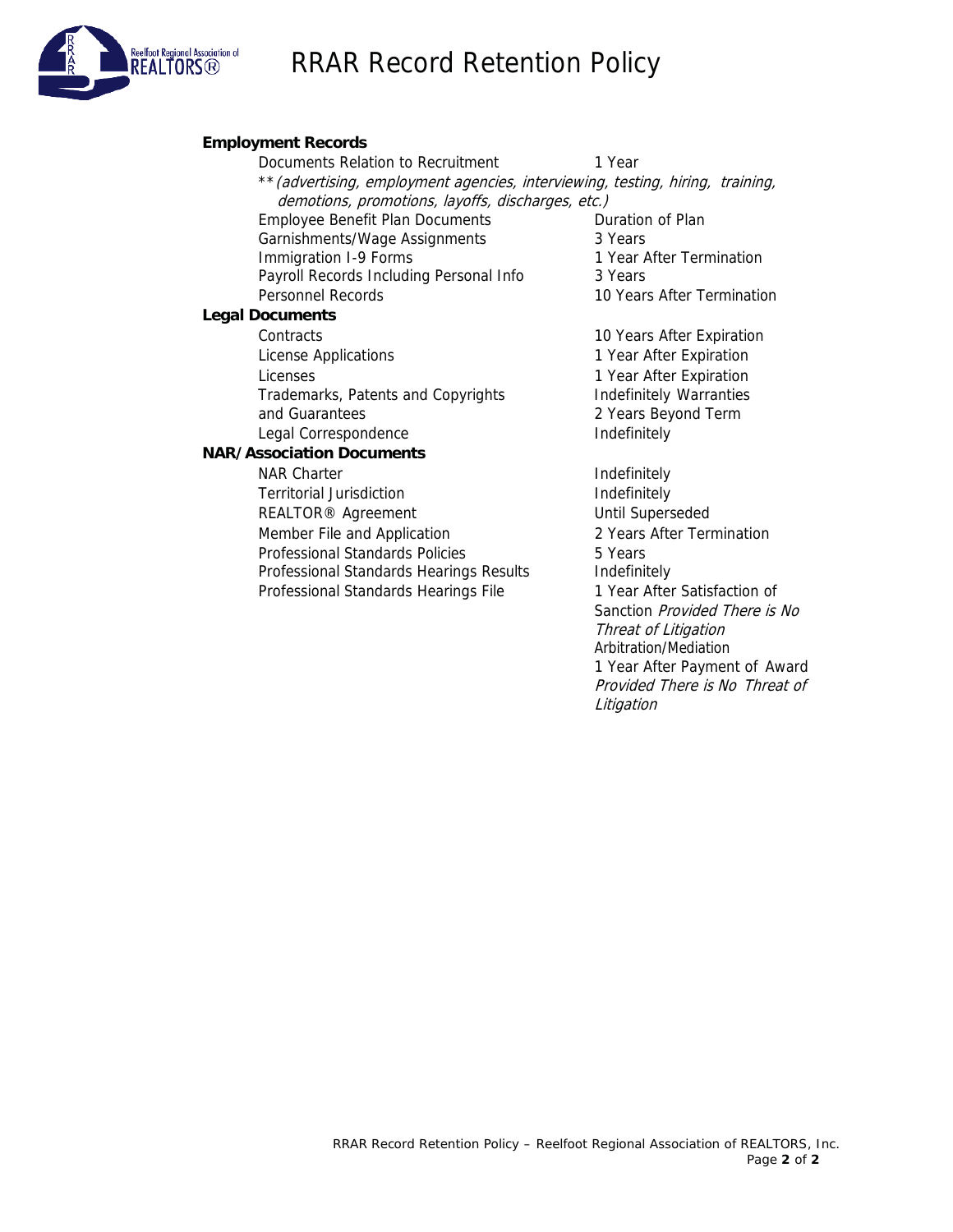

RRAR Conflict of Interest Policy

The following is the Conflict of Interest Policy of the Reelfoot Regional Association of REALTORS®, Inc. henceforth referred to as the "Association." The purpose of this policy is to protect the Association's interest when it is contemplating entering into a transaction or arrangement that might benefit the private interest of an officer or director of the Association, or might result in a possible excess benefit transaction. This policy is intended to supplement, not replace, any applicable state and federal laws governing conflict of interest applicable to nonprofit and charitable organizations.

### **Policy 1 – Conflict of Interest**

**Definitions** 

a. Interested Person: Any director, principal officer, or member of a committee with governing board delegated powers, who has a direct or indirect financial interest, as defined below, is an interested person.

b. Financial Interest: A person has a financial interest if the person has, directly or indirectly, through business, investment or family:

1. An ownership or investment interest in any entity with which the Association has a transaction or arrangement,

2. A compensation arrangement with the Association or with any entity or individual with which the Association has a transaction or arrangement, or

3. A potential ownership or investment interest in, or compensation arrangement with, any entity or individual with which the Association is negotiating a transaction or arrangement.

Compensation includes direct and indirect remuneration as well as gifts or favors that are not substantial.

A financial interest is not necessarily a conflict of interest. Under Section B, b, a person who has a financial interest may have a conflict of interest only if the appropriate governing board or committee decides that a conflict of interest exists.

#### **Procedures**

a. Duty to Disclose: In connection with any actual or possible conflict of interest, an interested person must disclose the existence of the financial interest and be given the opportunity to disclose all material facts to the directors and members of committees with governing board delegated powers considering the proposed transaction or arrangement.

b. Determining Whether a Conflict of Interest Exists: After disclosure of the financial interest and all material facts, and after any discussion with the interested person, he/she shall leave the governing board or committee meeting while the determination of a conflict of interest is discussed and voted upon. The remaining board or committee members shall decide if a conflict of interest exists.

c. Procedures for Addressing the Conflict of Interest:

1. An interested person may make a presentation at the governing board or committee meeting, but after the presentation, he/she shall leave the meeting during the discussion of, and subsequent vote on, the transaction or arrangement involving the possible conflict of interest.

2. The chairperson of the governing board or committee shall, if appropriate, appoint a disinterested person or committee to investigate alternatives to the proposed transaction or arrangement.

3. After exercising due diligence, the governing board or committee shall determine whether the Association can obtain with reasonable efforts a more advantageous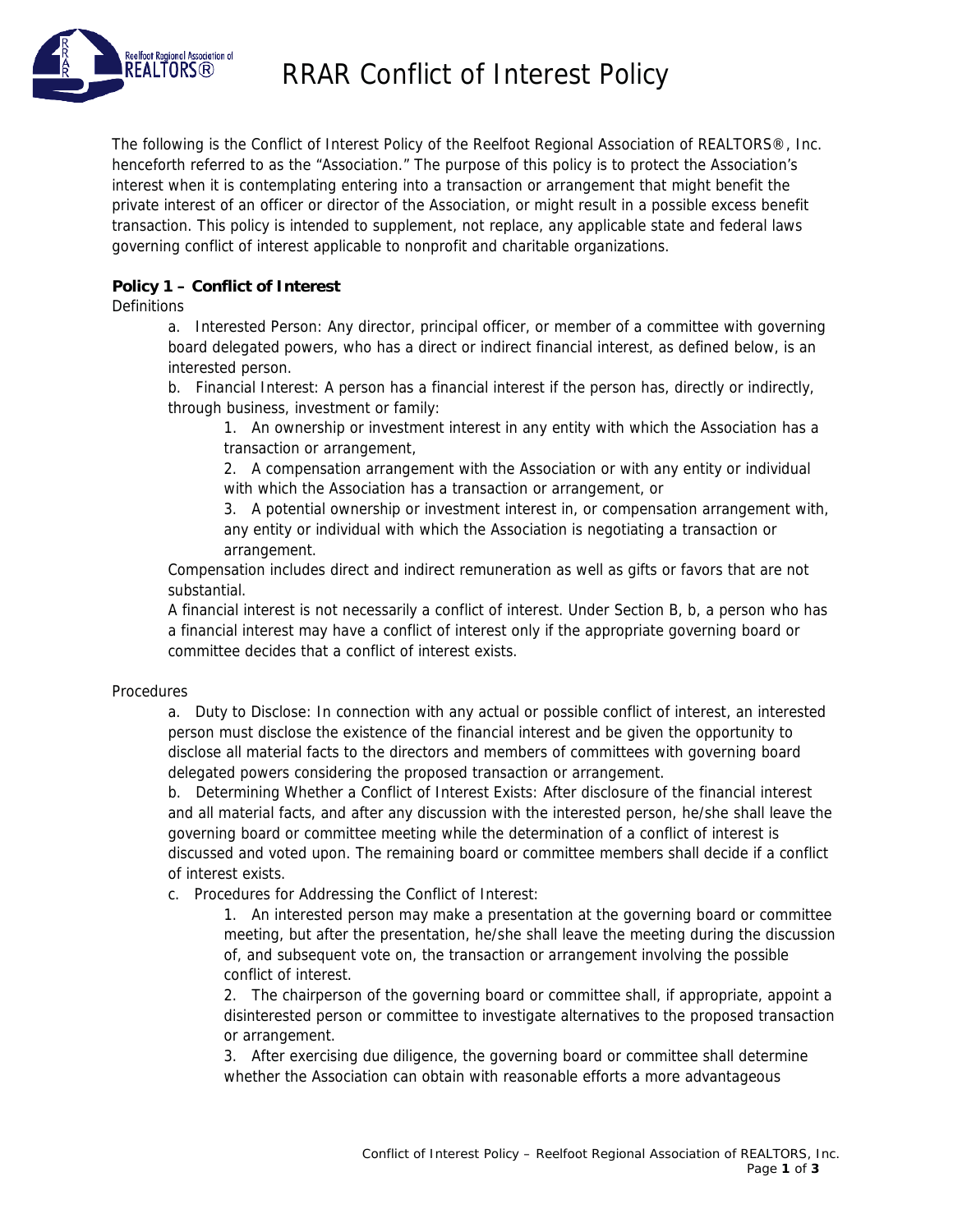# RRAR Conflict of Interest Policy



transaction or arrangement from a person or entity that would not give rise to a conflict of interest.

4. If a more advantageous transaction or arrangement is not reasonably possible under circumstances not producing a conflict of interest, the governing board or committee shall determine by a majority vote of the disinterested directors or committee members whether the transaction or arrangement is in the Association's best interest, for its own benefit, and whether it is fair and reasonable. In conformity with the above determination, it shall make its decision as to whether to enter into the transaction or arrangement.

d. Violations of the Conflict of Interest Policy:

1. If the governing board or committee has reasonable cause to believe a member has failed to disclose actual or possible conflicts of interest, it shall inform the member of the basis for such belief and afford the member an opportunity to explain the alleged failure to disclose.

2. If, after hearing the member's response and after making further investigation as warranted by the circumstances, the governing board or committee determines the member has failed to disclose an actual or possible conflict of interest, it shall take appropriate disciplinary and corrective action.

## (C) Records of Proceedings

The minutes of the governing board and all committees with board delegated powers shall contain:

- 1. The names of the persons who disclosed or otherwise were found to have a financial interest in connection with an actual or possible conflict of interest, the nature of the financial interest, any action taken to determine whether a conflict of interest was present, and the governing board's or committee's decision as to whether a conflict of interest in fact existed.
- 2. The names of the persons who were present for discussions and votes relating to the transaction or arrangement, the content of the discussion, including any alternatives to the proposed transaction or arrangement, and a record of any votes taken in connection with the proceedings.
- (D) Compensation

a. A voting member of the governing board who receives compensation, directly or indirectly, from the Association for services is precluded from voting on matters pertaining to that member's compensation.

b. A voting member of any committee whose jurisdiction includes compensation matters and who receives compensation, directly or indirectly, from the Association for services is precluded from voting on matters pertaining to that member's compensation.

c. No voting member of the governing board or any committee whose jurisdiction includes compensation matters and who receives compensation, directly or indirectly, from the Association, either individually or collectively, is prohibited from providing information to any committee regarding compensation.

## (E) Annual Statements

Each director, principal officer and member of a committee with governing board delegated powers shall annually sign a statement which affirms such person:

- 1. Has received a copy of the conflicts of interest policy,
- 2. Has read and understands the policy,
- 3. Has agreed to comply with the policy, and